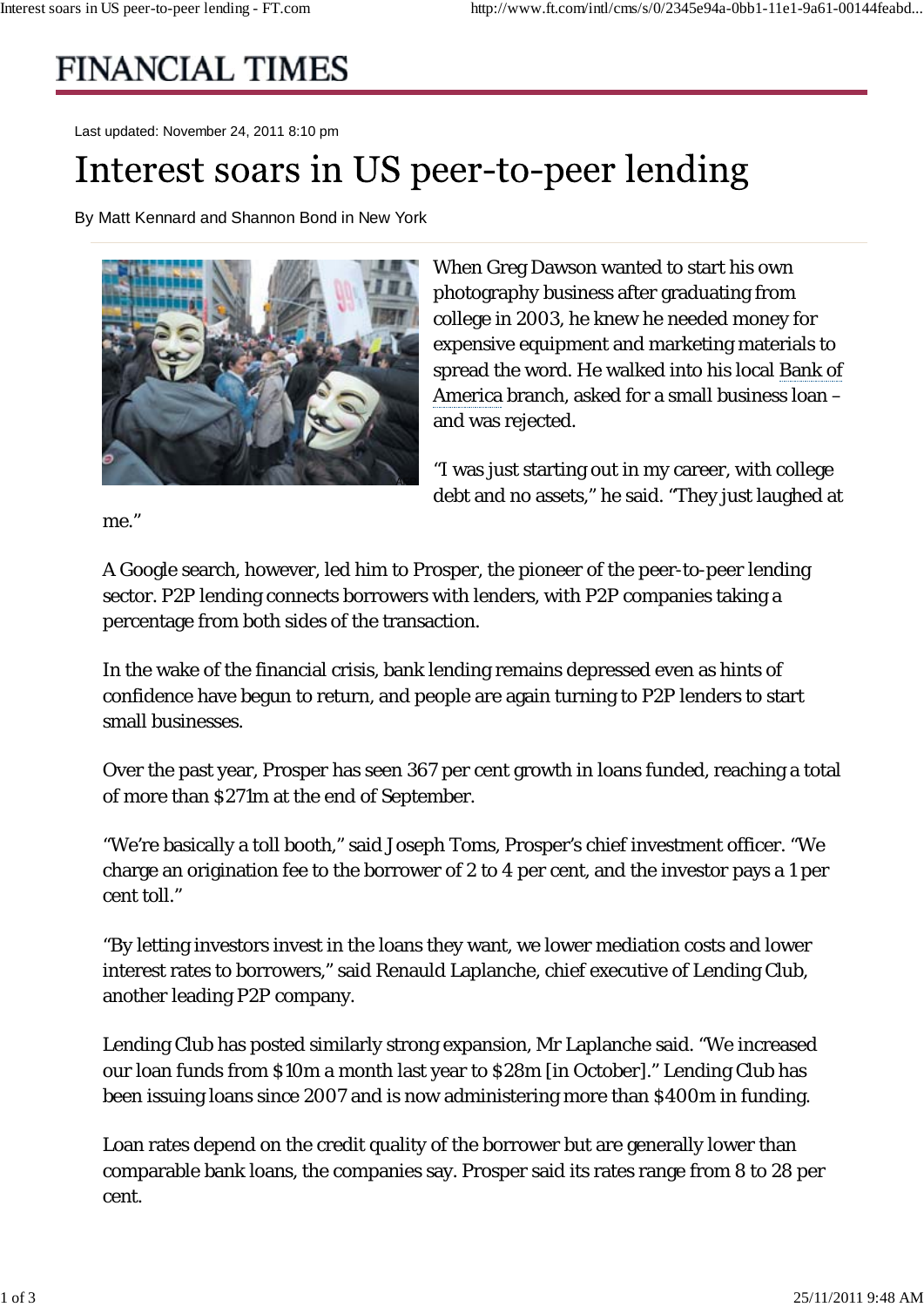Industry leaders attribute their success to improvements in technology, which have made grouping lenders easier, an improved regulatory climate and a demographic boost from ageing baby boomers looking to invest.

Greg Melara, a self-described "semi-retired" investor who lives in South Carolina, said he began lending through Prosper in 2010 after taking "a big hit" during the recession. "I decided to look for an alternative rather than equity," he said, and has averaged about a 15 per cent annual return.

"I find that the number of defaults is small and reasonable compared to the rate of return you get," he said. "My returns have actually slightly increased over the past year."

Widespread frustration with the financial system, epitomised by the Occupy Wall Street movement, has also contributed to interest in P2P, executives say.

"On the borrower side there's a tremendous amount of anger against banks," said Mr Toms. "Banks dominate consumer lending. They sit on \$2,400bn, but the way that that market operates, it has created a structural barrier preventing investors from investing in it."

Mr Laplanche added: "There's certainly an emotional appeal for some customers if they have to pay interest to people like them rather than the banks."

But, ultimately, it is investors who will determine the future of the P2P market, says Greg McBride, senior financial analyst at Bankrate.com.

"The investors are looking for yield, looking to further diversify their portfolios, particularly given the economic uncertainty here and abroad," he said. "If you're bullish on economic prospects, you may look at the risk-adjusted return on peer-lending more favourably."

He noted that the market shrank during the financial crisis because defaults increased and investors took flight. The further expansion of P2P lending may be hampered by the recent market turmoil surrounding the eurozone debt crisis, he warned.

P2P companies say they have improved their operations since the crisis, changing their model to squeeze out borrowers with lower credit scores.

Lending Club says it focuses on prime borrowers, rejecting 90 per cent of applications based on credit quality.

It is not only the US that is seeing an increase in interest in the sector. In July, a UK-based start-up company, Funding Circle, which aims to provide a platform for P2P lending, raised £2.5m. Another new UK start-up, Spacehive, hopes to crowd-source funding for public projects outside of traditional lenders.